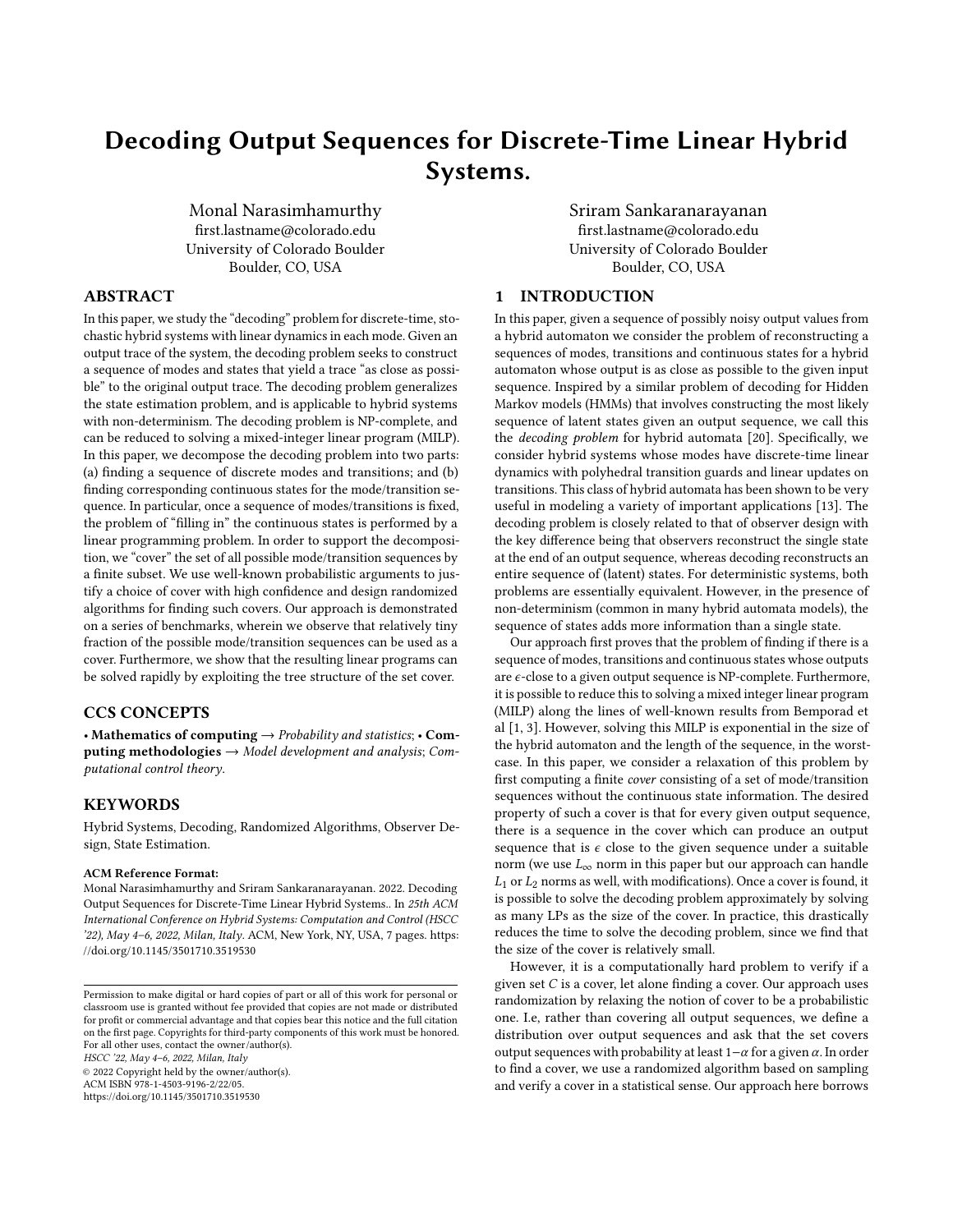ideas from statistical model checking [\[10,](#page-6-4) [16,](#page-6-5) [25\]](#page-6-6) and related ideas from randomized solution to control design problems [\[7,](#page-6-7) [22\]](#page-6-8). Our sampling-based verification algorithm grows a candidate cover set and in each iteration attempts to verify it by generating samples. If unsuccessful, the algorithm adds more samples to the candidate cover set. When successful, it produces a cover set with the required probabilistic guarantees.

We have empirically evaluated our approach on seven benchmark examples of hybrid automata with  $4 - 10$  state variables and upto 400 modes. Our approach considers relatively long output sequences with upto 100 steps. We show that the MILP solver is often incapable of solving large problems within the given time budget. On the other hand, for each example, we discover relatively small cover sets whose sizes range from a few tens to a few thousands. Using an optimized tree-based decoding algorithm, we minimize the number of LPs that are needed to solve for the decoding. Thus, our approach achieves many orders of magnitude reduction in the decoding time when compared to the MILP.

Recent applications to runtime monitoring have used state estimation techniques to compute the state of a system under monitoring from sensor data in order to evaluate the possibility of runtime property violations [\[9,](#page-6-9) [17\]](#page-6-10). The decoded output can be naturally used for runtime verification, especially when the properties of interest are specified over the states of the system whereas observations are made on the outputs. Furthermore, we may use the model to predict future states, enabling predictive monitoring [\[23,](#page-6-11) [24,](#page-6-12) [26\]](#page-6-13) or denoising, wherein the actual state sequence can be used to produce an idealized version of the output sequence.

Due to limited space, many details including the benchmarks used in our experimental evaluation are not presented here. An extended version of the paper with these details can be obtained from the authors' websites.

#### 1.1 Related Work

Alur et al investigate a closely related problem of testing if a given sequence of labels can be accepted by a hybrid automaton with piecewise constant dynamics [\[2\]](#page-6-14). Although this model has more restrictive dynamics than the linear time dynamical systems studied in this paper, it is interesting to note that the NP-completeness of the decoding problem already applies to hybrid automata with piecewise constant dynamics.

As mentioned earlier, the decoding problem is closely related to that of designing observers. Observer design for hybrid systems is a hard problem and known conditions for linear and nonlinear systems are hard to generalize. For instance, Hwang et al present extensions of Luenberger observers for stochastic hybrid systems based on combining multiple observers, one for each mode in order to estimate the current latent mode and continuous state [\[15\]](#page-6-15). Another important line of work has involved mixed integer linear programs. This work, pioneered by Bemporad, Morari and their coworkers, models linear hybrid systems as so-called "mixedlogic dynamical systems". They encode the problem of finding state sequence as a mixed binary optimization problem and present combinations of SAT solvers with linear programming solvers [\[4\]](#page-6-16), anticipating later work in the formal methods community on SATmodulo theory solvers [\[11,](#page-6-17) [19\]](#page-6-18) and SAT-modulo convex optimization solvers [\[21\]](#page-6-19). Nevertheless, these approaches are quite expensive for real-time state observations. An alternative solution involves explicitly computing the map from the output observations to the latent mode/state sequences so that it can be calculated efficiently during the deployment. This approach was first pioneered by Morari et al for model-predictive control [\[5\]](#page-6-20) but also extended to the hybrid system observability problem [\[3\]](#page-6-3). A key drawback is that these approaches rely on solving parametric integer linear programming problem, which is often quite expensive to solve. The size of this problem is exponential in the length of the observation sequences. Therefore, such approaches are suitable for relatively short length observation sequences.

## 2 PRELIMINARIES AND PROBLEM FORMULATION

In this section, we will provide definitions of the linear stochastic hybrid automaton model and formulate our approach to the decoding problem. Let  $X : \{x_1, \ldots, x_n\}$  represent state variables collectively denoted by a vector  $\vec{x}$ . Similarly,  $Y : \{y_1, \ldots, y_k\}$  denote output variables denoted as vector  $\vec{y}$  and  $W : \{w_1, \ldots, w_l\}$  denote the disturbance input variables collectively written as vector  $\vec{w}$ .

Definition 2.1 (Linear Stochastic Hybrid Automaton). A linear stochastic hybrid automaton  $H$  over states  $X$ , outputs  $Y$  and disturbances *W* is represented by a tuple  $\langle Q, dyn, T, G, q_0, D_0, D_w \rangle$ : (1)  $Q: \{q_1, \ldots, q_m\}$  is a finite set of *modes*; (2) dyn maps each mode  $q \in Q$  to its (discrete-time) dynamics  $\mathcal{D}(q) : (A_q, B_q)$ , denoting the dynamics:  $\vec{x}(t+1) = A_q \vec{x}(t) + B_q \vec{w}(t)$ . (3)  $\mathcal{T} = {\tau_1, \ldots, \tau_p}$  is a finite set of transitions. Each  $\tau_i$  :  $\langle q_i, q'_i, \text{guard}_i, \text{update}_i \rangle$ : (a)  $q_i, q'_i$  represent the pre and post-modes, respectively. (b) guard, is a guard polyhedron  $P_{\tau,i} \vec{x} \leq \vec{r}_{\tau,i}$ . (c) update<sub>i</sub> is an affine transformation  $\vec{x}' := A_{\tau,i}\vec{x} + \vec{b}_{\tau,i}$ . (4) G represents an affine output map of the form  $\vec{y} = G\vec{x} + \vec{h}$  that maps each state to an output. (5)  $q_0 \in Q$  is fixed initial mode. (6)  $\mathcal{D}_0$  is a probability distribution over X, from which the initial states will be drawn. Its set of support is a polyhedron  $X_0$ . (7)  $\mathcal{D}_w$  is a probability distribution over W for the disturbance inputs. Its set of support is a polyhedron W.

Additionally, for all  $q \in Q$ , if  $\tau_i$  and  $\tau_j$  are two different transitions with q as their pre-mode, then guard  $_i$  ∩ guard  $_j = \emptyset$ .

Our approach can easily extend to a more general model that includes multiple initial modes, multiple enabled transitions from a given state and output maps that vary depending on the mode.

A *state* of a linear hybrid automaton is a tuple  $\langle q, \vec{x} \rangle$  wherein  $q \in Q$  is the current mode,  $\vec{x}$  is the current continuous state (i.e, a real-value assigned to each state variable in  $X$ ). A run of the hybrid automaton is a finite or infinite sequence of states and associated disturbance values:  $(q(0), \vec{x}(0), \vec{w}(0)) \xrightarrow{\tau(1)} (q(1), \vec{x}(1), \vec{w}(1)) \cdots \xrightarrow{\tau(t)}$  $(q(t), \vec{x}(t), \vec{w}(t)) \rightarrow \cdots$ , wherein, (1)  $q_0$  is the initial mode, and  $\vec{x}(0)$  is a random initial state drawn according to  $\mathcal{D}_0$ . (2)  $\tau(t)$  is either a transition  $\tau \in \mathcal{T}$  or a special action nop, indicating that no transition is taken. (3) If  $\tau(t) =$  nop, then  $q(t - 1) = q(t)$ ,  $\vec{x}(t) = A_{a(t-1)}\vec{x}(t-1) + B_{a(t-1)}\vec{w}(t-1)$ , where  $\vec{w}(t-1)$  is a random vector drawn according to the distribution  $\mathcal{D}_{w}$ . (4) Otherwise, if  $\tau(t) = \tau_i$ , then  $q(t-1)$  must be the source and  $q(t)$  the target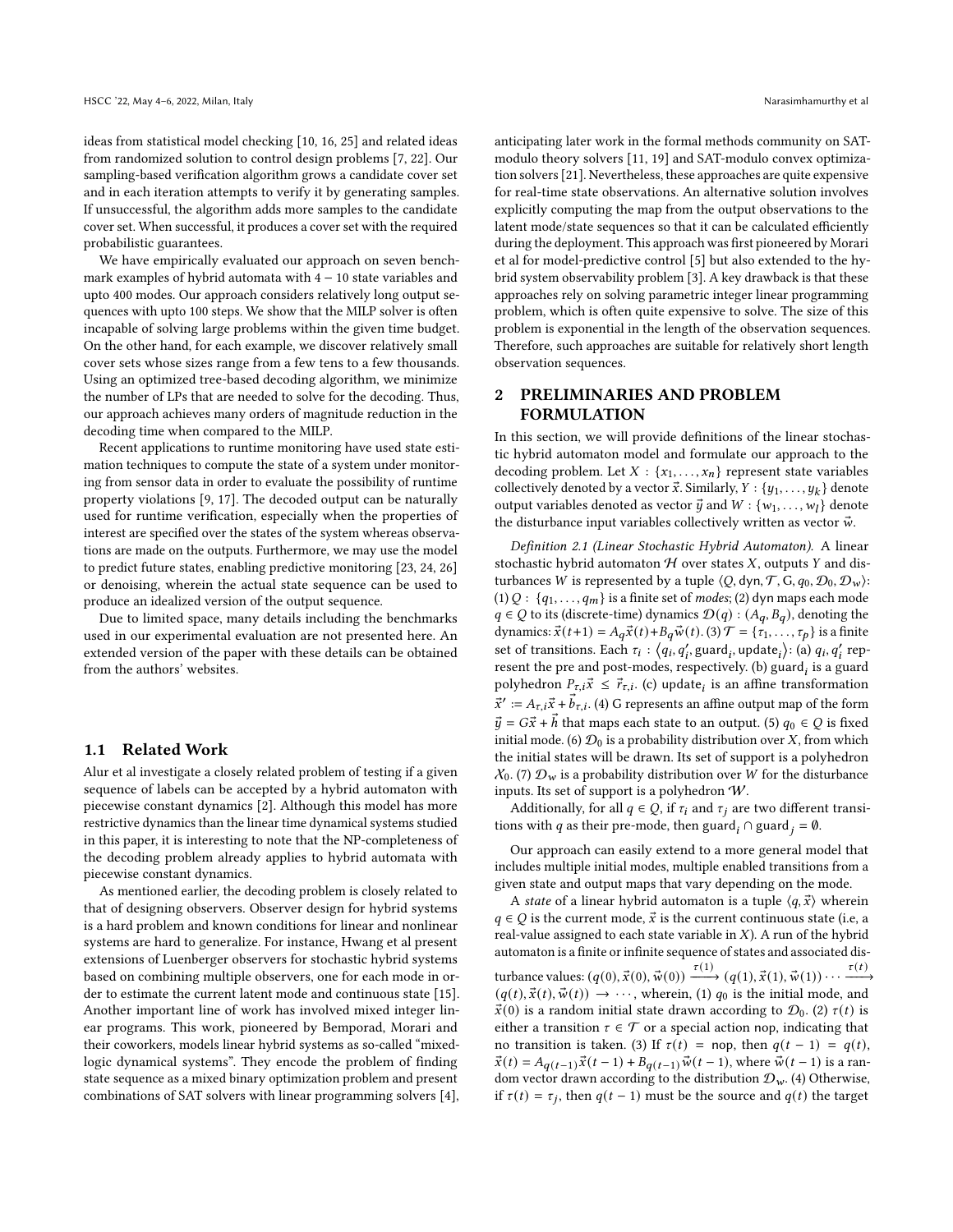for transition  $\tau_i$ . Furthermore, there exists "pre-transition" state  $\vec{x}'(t-1)$  such that: (a)  $\vec{x}'(t-1) = A_{q(t-1)}\vec{x}(t-1) + B_{q(t-1)}\vec{w}(t-1)$ (dynamics  $q(t-1)$ ); (b)  $\vec{x}'(t-1)$  = guard<sub> $\tau$ , i (must satisfy the</sub> transition guard); and (c)  $\vec{x}(t) = \text{update}_{\tau_i}(\vec{x}'(t-1))$  (state update).

Let us assume that  $\mathcal{D}_0$  is defined by a probability density function  $p_0(\vec{x}_0)$ , and likewise,  $p_w(\vec{w})$  is the PDF associated with  $\mathcal{D}_w$ . Note that  $p_0(\vec{x}_0) > 0$  iff  $\vec{x}_0 \in \mathcal{X}_0$ , and likewise,  $p_w(\vec{w}) > 0$  iff  $\vec{w} \in \mathcal{W}$ . For a finite run  $\sigma: (q(0), \vec{x}(0), \vec{w}(0)) \xrightarrow{\tau(1)} (q(1), \vec{x}(1)) \cdots \xrightarrow{\tau(T)}$  $(q(T), \vec{x}(T), \vec{w}(T))$ , we define its log-likelihood as:

$$
\log \mathsf{L}(\sigma) : \log (p_0(\vec{x}(0)) + \sum_{j=0}^{T-1} \log (p_w(\vec{w}(j))).
$$

If the initial state  $\vec{x}(0) \notin X_0$ , or any disturbance  $\vec{w}(j) \notin W$ , the value of  $logL(\sigma)$  will be  $-\infty$ .

Whereas a run is a sequence of states of the hybrid automata, we define mode-transition sequences that consist purely of the discrete modes and transitions.

Definition 2.2 (Mode-Transition Sequences). A sequence of modes and transitions of length  $T > 0$ 

$$
\sigma: q(0) \xrightarrow{\tau(1)} q(1) \xrightarrow{\tau(2)} \cdots \xrightarrow{\tau(T-1)} q(T-1),
$$

is a *mode-transition* sequence iff for all  $t \in [0, T - 1]$ , (a) each  $q(t) \in Q$ , (b) each  $\tau(t)$  is either nop or  $\tau_i \in \mathcal{T}$ , (c) if  $\tau(t) =$  nop then  $q(t - 1) = q(t)$ ; otherwise; (d) if  $\tau(t) = \tau_i \in \mathcal{T}$  then  $q(t - 1)$ is the source mode for  $\tau_i$  while  $q(t)$  is a destination mode. The mode-transition sequence is feasible iff there exists a finite run:

 $\sigma : (q(0), \vec{x}(0), \vec{w}(0)) \xrightarrow{\tau(1)} \cdots \xrightarrow{\tau(T-1)} (q(T-1), \vec{x}(T-1), \vec{w}(T-1)),$ such that  $logL(\sigma) > -\infty$ .

## 2.1 Decoding Problem Formulation

Let  $\hat{Y}$  :  $(\hat{y}_0, \hat{y}_1, \ldots, \hat{y}_{T-1})$  be a given sequence of outputs. Given two sequences  $Y_1 : (\vec{y}_1(0), \ldots, \vec{y}_1(T-1))$  and  $Y_2 : (\vec{y}_2(0), \ldots, \vec{y}_2(T-1))$ of the same length  $T$ , we fix a *discrepency metric*:  $h(Y_1, Y_2)$ . Examples of such a metric could include a norm such as:

$$
||Y_1 - Y_2||_{\infty} : \ \max_{t=0}^{T-1} (||\vec{y}_1(t) - \vec{y}_2(t)||_{\infty}).
$$

Definition 2.3 (Optimal Decoding Problem). Given a sequence of outputs  $Y$  of length  $T$  and a linear stochastic hybrid automaton model  $H$ , we wish to find a run  $\sigma$ .

$$
(q(0), \vec{x}(0), \vec{w}(0)) \rightarrow \cdots \rightarrow (q(T-1), \vec{x}(T-1), \vec{w}(T-1)).
$$

such that  $logL(\sigma) > -\infty$  and the corresponding output sequence  $\hat{Y}$  : ( $G(\vec{x}(0)), \cdots, G(\vec{x}(T-1)))$  minimizes the objective function:

$$
-\log L(\sigma) + h(\hat{Y}, Y).
$$

The objective function has two parts, one term maximizes the likelihood of the trace and the other minimizes the discrepency between the actual observations and those produced by the trace. The decoding problem is closely related to that of designing an observer or a state estimator. The chief difference is that an observer (or state-estimator) typically recovers the state  $(q(T - 1), \vec{x}(T - 1))$ at the last time step, and updates this state when a new input  $\vec{u}(T)$ is received. The *decoding problem* on the other hand  $\frac{1}{1-\epsilon}$  $\frac{1}{1-\epsilon}$  $\frac{1}{1-\epsilon}$  reconstructs

a sequence of states that produce a given output. The complexity of the optimal decoding problem depends on factors that include: (a) the form of the probability distributions  $\mathcal{D}_0$  and  $\mathcal{D}_w$ ; and (b) the discrepancy metric  $h(Y, \hat{Y})$ . Commonly encountered examples will treat  $\mathcal{D}_0$  ( $\mathcal{D}_w$ ) as uniformly distributed over some compact set in  $\mathbb{R}^n$  (or  $\mathbb{R}^l$ ); or a multivariate Gaussian with a given mean and standard deviation. Likewise, we assume the discrepancy metric is a norm such as the Euclidean norm  $h(Y, \hat{Y}) = ||Y - \hat{Y}||_2^2$ ,  $L_1$  norm  $h(Y, \hat{Y}) = ||Y - \hat{Y}||_1$  or the  $L_{\infty}$  norm  $h(Y, \hat{Y}) = ||Y - \hat{Y}||_{\infty}$ . A detailed discussion of these choices will be made in the extended version.

Depending on these choices, the optimal decoding problem for a stochastic linear hybrid automaton can be formulated as a (binary) mixed-integer linear program or a (binary) mixed-integer quadratic program. For technical reasons we consider a decision version of the problem that asks if the optimal decoding problem has optimal value  $\leq \epsilon$ . We will call this the  $\epsilon$  decoding problem.

For the rest of this paper, we will fix the following assumptions for the simplifying the presentation: (a) the discrepancy function  $h(Y_1, Y_2) : ||Y_1 - Y_2||_{\infty}$  and (b) the distributions  $\mathcal{D}_0$  and  $\mathcal{D}_w$  are uniform over compact polyhedra  $X_0$  and  $W$ , respectively. The latter assumption guarantees that for every finite trace  $\sigma$  of length  $T$  if logL( $\sigma$ ) > −∞ then logL( $\sigma$ ) =  $c_T$ , for some fixed constant  $c_T$  < 0.

THEOREM 2.4. The  $\epsilon$  decoding problem given a stochastic linear hybrid automaton is NP-complete.

Proof is provided in the extended version. Furthermore, in the extended version, we demonstrate a mixed integer formulation of the problem using binary variables to denote the choice of transitions. Continuous variables are used for encoding state  $\vec{x}(t)$ , output  $\vec{y}(t)$  and disturbances  $\vec{w}(t)$  at each time step. Likewise binary variables  $w(q_i, t), w(\tau_i, t), w(\overline{T}, t)$  at each time step indicate whether the trace visits mode  $q_i$  at time t, takes the transition  $\tau_i$  at time  $t$  or remains in the same mode at time  $t$  without any transitions, respectively. As a result, any feasible solution will yield a trace  $\sigma$ :

$$
(q(0), \vec{x}(0), \vec{w}(0)) \to \cdots \to (q(T-1), \vec{x}(T-1), \vec{w}(T-1)),
$$

with mode  $q(t) = q_i$  iff  $w(q_i, t) = 1$ ,  $\tau(t) = \tau_k$  if  $w(\tau_k, t) = 1$  or  $\tau(t)$  = nop if  $w(\overline{T}, t) = 1$ , state  $\vec{x}(t)$  and output  $\vec{y}(t) = G(\vec{x}(t)).$ Likewise, the formulation guarantees that  $logL(\sigma) > -\infty$ .

THEOREM 2.5. The sequence of modes, transitions, states and outputs corresponding to any feasible solution of the MILP defined above constitutes a run of the hybrid automaton. Conversely, any run of length T corresponds to a feasible solution of the MILP.

However, the MILP approach can be quite expensive. The number of binary variables is given by  $O(T \times (|\mathcal{T}| + |Q|))$ , wherein  $|\mathcal{T}|$  is the number of transitions in the hybrid automaton and  $|Q|$  is the number of modes. Also, the best known algorithms for solving (binary) MILPs require time exponential in the number of binary variables, in the worst case. This blow-up is seen in practice, as demonstrated by the empirical evaluation in Section [4.](#page-4-0)

#### <span id="page-2-1"></span>3 PROPOSED APPROACH

Instead of solving an optimal decoding problem as a MILP in a single shot, we may solve it in two steps: (1) Iterate over all sequences of modes/transitions,  $\sigma : q(0) \to \cdots \to q(T-1)$ . (2) Once a sequence  $\sigma$  is fixed, we formulate an LP to find the continuous states

<span id="page-2-0"></span><sup>&</sup>lt;sup>1</sup> Inspired by the Viterbi decoding algorithm for Hidden Markov Models.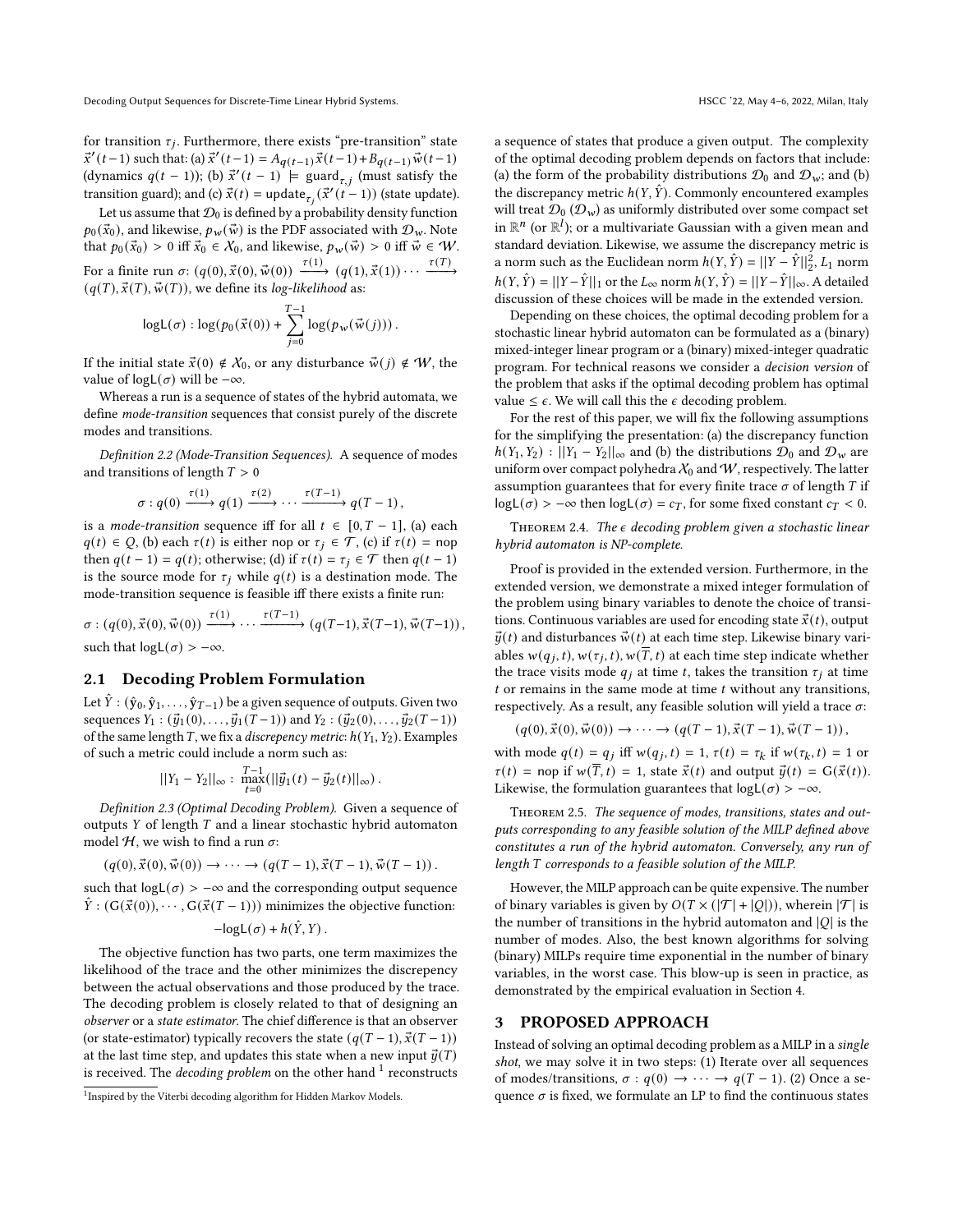$\vec{x}(t)$ , outputs  $\vec{y}(t)$  and disturbances  $\vec{w}(t)$ . This LP is obtained by fixing the values of all the binary variables in the MILP formulation according to the sequence  $\sigma$ . The overall solution selects that sequence  $\sigma$  whose corresponding LP minimizes the objective function. However, this approach is explicitly equivalent to enumerating all assignments to the binary variables in the MILP and solving a LP for each such assignment. The number of such assignments is exponential in  $T \times (|Q| + |\mathcal{T}|)$ .

Our approach solves an approximate version of the optimal decoding problem by fixing a finite set of mode-transition sequences  $C: {\sigma_1, \ldots, \sigma_N}$ . Although there are no guarantees on the size of such a sequence, in practice, we will show that  $N \ll 2^{T \times (|Q| + |T|)}$ . We will call the set  $C$  a covering set of sequences. Once such a sequence is obtained, we may solve  $|C|$  linear programs to approximate the optimal decoding problem.

In what follows, we will first introduce the notion of  $\epsilon$ -cover sequences. However, the problem of verifying if a given set  $C$  satisfies this notion is computationally expensive. Therefore, we will introduce a probabilistic notion of coverage with high confidence that is easy to check and synthesize.

#### 3.1  $\epsilon$ -Cover sequences

Let us define the set of all possible output sequences of length  $T$  as  $\mathcal{Y}_T : \{ Y : (\vec{y}(0), \ldots, \vec{y}(T-1)) \mid \text{there exists a run of } \mathcal{H} \text{ with output } Y \}.$ Let  $\epsilon > 0$  be a given tolerance parameter. We say that a modetransition sequence  $\sigma: q(0) \xrightarrow{\tau(1)} \cdots \xrightarrow{\tau(T-1)} q(T-1)$ ,  $\epsilon$ -covers a given output sequence  $Y : (\vec{y}(0), \ldots, \vec{y}(T-1))$  iff there exists a run

$$
(q(0), \vec{x}(0), \vec{w}(0)) \to \cdots \to (q(T-1), \vec{x}(T-1), \vec{w}(T-1)),
$$

of the automaton  ${\mathcal H}$  with output sequence  $\tilde Y$  :  $(\tilde{\vec y}(0),\ldots,\tilde{\vec y}(T-1));$ and the distance  $||Y - \tilde{Y}||_{\infty} \leq \epsilon$ . In other words, there is a run that follows the given mode-transition sequence  $\sigma$  whose outputs are  $\epsilon$ close to Y.

A set of mode-transition sequences  $C : {\sigma_1, \ldots, \sigma_N}$  is said to  $\epsilon$ cover the output space  $\mathcal{Y}_T$  iff for all output sequences  $Y \in \mathcal{Y}_T$ , there exists a mode-transition sequence  $\sigma_j \in C$  such that  $\sigma_j \in \text{covers } Y$ .

The set of all possible mode-transition sequences is a valid  $\epsilon$ cover for any  $\epsilon \geq 0$ . However, we seek a smaller covering set for a given  $\epsilon$ . However, finding such as set is computationally hard. Let us first consider the verification problem, wherein given a set of mode-transition sequences *C* and tolerance  $\epsilon > 0$ , we wish to find out if C is a valid  $\epsilon$ -cover for  $\mathcal{Y}_T$ .

THEOREM 3.1. The problem of checking given a set of sequences  $C$ , whether C  $\epsilon$ -covers  $\mathcal{Y}_T$  is co-NP-complete.

The proof of membership in co-NP consists of formulating a mixed integer optimization problem whose infeasibility indicates that  $C$  covers  $\mathcal{Y}_T$ . Likewise, completeness is obtained by reducing the problem of checking if a hybrid automaton has no valid runs of length  $T$ , which can be separately proved to be co-NP-complete. Therefore, we may simply set  $C = \emptyset$  and reduce to the  $\epsilon$ -cover checking problem.

Although, co-NP complete problems are common in verification and solved for large instances by modern SAT/SMT solvers [\[11,](#page-6-17) [19\]](#page-6-18), the complexity of checking whether a set  $C \epsilon$ -covers  $\mathcal{Y}_T$  is

exponential in the time horizon length  $T$ , the size of the hybrid automaton  $H$  and also exponential in the size of the cover set  $|C|$ . Since we do not have a priori polynomial bounds on  $|C|$ , this becomes quite an expensive problem to solve exactly.

#### 3.2 Probabilistic and Approximate  $\epsilon$ -Covers

Rather than seek to cover  $\mathcal{Y}_T$  exactly with a set of mode-transition sequences C, we seek to cover a subset of  $\mathcal{Y}_T$  using a set C, wherein the probability that a randomly drawn sequence from  $\mathcal{Y}_T$  will be  $\epsilon$ -covered by some sequence in  $C$  will be bounded from below by probability  $1 - \alpha$ .

*Probabilistic*  $\epsilon$ -Cover: Let  $0 < \alpha \ll 1$  be a given coverage probability parameter. Let us assume that  $D$  is a probability distribution over the output space  $\mathcal{Y}_T$ . We say that a set C of mode-transition sequences is a probabilistic  $\epsilon$ -cover with coverage parameter  $\alpha$  iff for any randomly sampled sequence  $\hat{Y} \sim \mathcal{D}$ , there exists a sequence  $σ ∈ C$  such that  $σ$  covers  $\hat{Y}$  with probability at least 1 –  $α$ . In order to statistically verify that a set C  $\epsilon$ -covers  $\mathcal{Y}_T$  with coverage parameter  $\alpha$ , we implement a simple statistical test:

- (1) Sample a fixed number  $K > 0$  output sequences  $Y_1, \ldots, Y_K$ from the distribution D.
- (2) Check if all the sampled output sequences are  $\epsilon$ -covered by some mode-transition sequence in  $C$ .
	- (a) If all sampled output sequences are covered, we declare that C  $\epsilon$ -covers  $\mathcal{Y}_T$  with coverage parameter  $\alpha$ .
	- (b) If not, we declare that C fails to cover  $\mathcal{Y}_T$  with the desired coverage parameter.

Since our test is statistical in nature, there is the chance that it will erroneously accept a cover set  $C$  even if it does not actually satisfy the coverage criterion. This is called a type-I error in statistics  $\frac{2}{3}$  $\frac{2}{3}$  $\frac{2}{3}$ . Our goal is to choose the number of test samples  $K$  large enough to bound the probability of type-I error to be at most  $\delta$ , where  $0 < \delta \ll 1$  is a confidence parameter that is chosen by the user.

In what follows, we will consider how to choose a sample set size  $K$  that guarantees that whenever we verify that  $C$  is a cover with coverage parameter  $\alpha$ , the probability of erroneous verification is bounded by at most  $\delta$ .

Let  $p(C)$  be the real underlying probability that a randomly chosen sample output sequence  $Y \sim \mathcal{D}$  is covered by some modetransition sequence in  $C$ . Thus, each sample's coverage is seen as a Bernoulli coin toss which will verify coverage (turn up "heads") with probability  $p(C)$ . The statistical test tells us that K such consecutive coin tosses all turn up heads. This happens with probability  $p(C)^K$  (the sample space here is over imagined repetitions of this experiment of K consecutive coin tosses). Suppose  $p(C) < 1 - \alpha$ , but we turn up  $K$  heads anyways to pass the statistical test.

$$
Pr(K
$$
 consecutive "heads") =  $p(C)^K \le (1 - \alpha)^K$ .

In order to ensure  $(1 - \alpha)^K \leq \delta$ , we need

<span id="page-3-1"></span>
$$
K \ge \frac{\log(\delta)}{\log(1 - \alpha)}\,. \tag{1}
$$

<span id="page-3-0"></span><sup>&</sup>lt;sup>2</sup>The other type of error where a valid cover set  $C$  is rejected is a type-II error, which we will ignore since it will not affect the design of the verification procedure.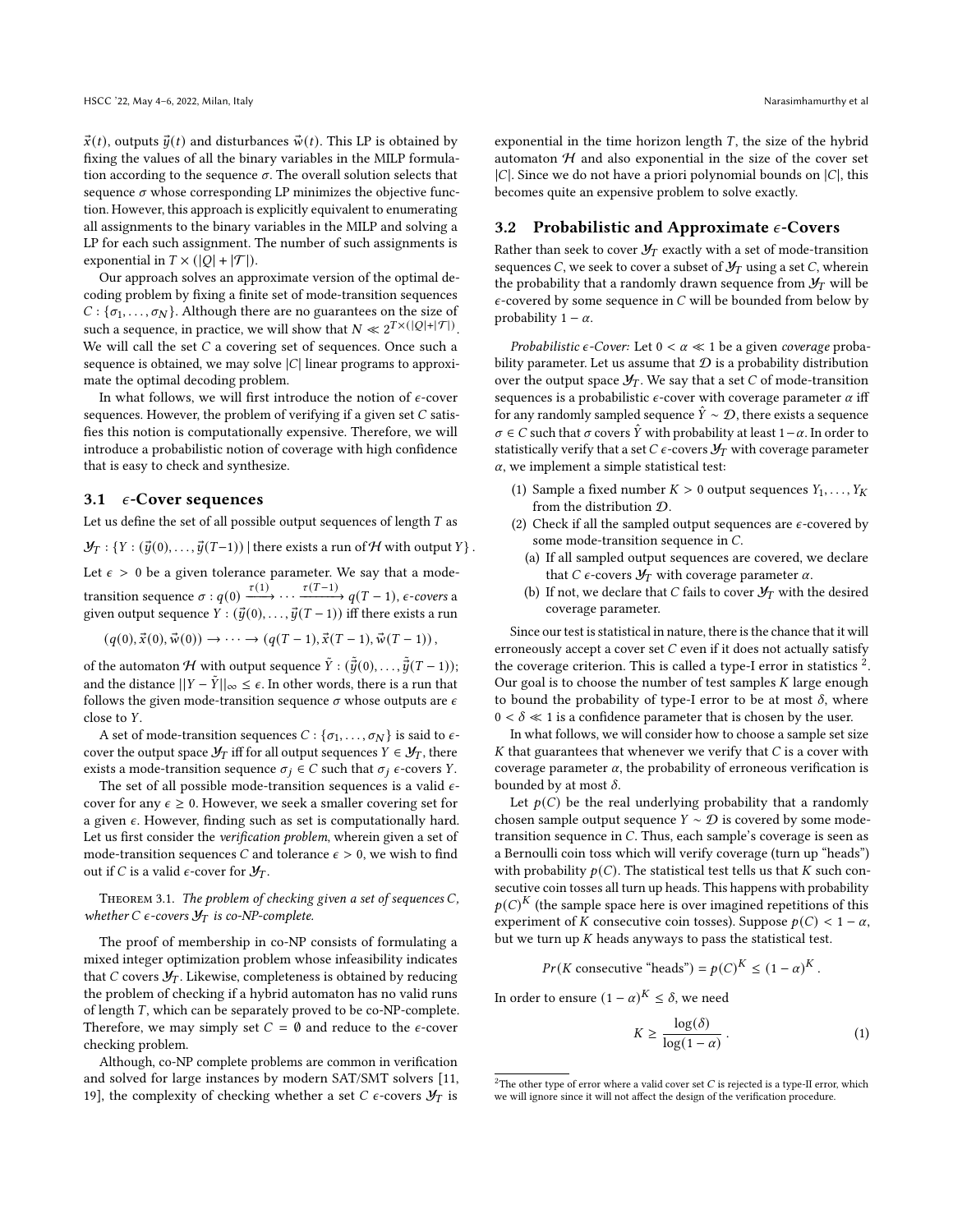Decoding Output Sequences for Discrete-Time Linear Hybrid Systems. The Contract of the Second HSCC '22, May 4–6, 2022, Milan, Italy

<span id="page-4-1"></span>Table 1: Overview of Linear Hybrid System Benchmarks

| Benchmark #state #control #output #mode #transition |    |   |   |    |     |
|-----------------------------------------------------|----|---|---|----|-----|
| Bouncing Ball 4                                     |    |   |   |    |     |
| Water Tank                                          | 2  |   |   |    |     |
| Room Heater 1                                       | κ  |   |   | ٩  |     |
| Room Heater 2                                       | 5  | 0 |   | 80 | 720 |
| Vehicle Platoon                                     | 10 |   | 3 | 2  |     |
| Geometric Shapes                                    |    |   |   | 47 |     |

The simple argument above assures us that as long as  $K$  is chosen to be at least  $\frac{\log(\delta)}{\log(1-\alpha)}$ , we can conclude with probability at least 1 −  $δ$  that the set  $C$  covers  $Y_T$  with coverage parameter  $α$ .

We fix a bound  $K$  on the number of samples for our verification procedure using [\(1\)](#page-3-1). The synthesis procedure initializes the candidate cover set to the empty set. Next, it runs the verification procedure by drawing  $K$  independent samples from  $D$ . If an output sequence is not covered, we add a corresponding mode/transition sequence back into the set  $C$ . This requires us to re-run the verification procedure from scratch. The process succeeds when the verification also succeeds.

Given a cover set C and an output sequence  $Y : (\vec{y}(0), \ldots, \vec{y}(T -$ 1)), the decoding problem reduces to solving  $|C|$  linear programs, one for each mode-transition sequence  $\sigma \in C$ . Each linear program is obtained from a mode-transition sequence  $\sigma$  by fixing the binary variables in the MILP formulation in accordance with the mode transition sequence. Linear programs can be solved relatively quickly with some of the fastest algorithms having a polynomial time complexity. Out of the  $|C|$  linear program solutions, the solution with the least objective value is "closest to" the given output sequence Y as measured using the  $L_{\infty}$  norm distance. Subsequently, we choose this to be the solution of the  $\epsilon$  decoding problem.

It is possible to improve the running time substantially by solving more LPs, but each of a smaller size. This is performed by organizing the cover set  $C$  as a tree with  $|C|$  leaves, wherein each branch of the tree represents a sequence in  $C$ . The tree also serves to represent common prefixes between various sequences in  $C$ . This algorithm will be presented in our extended version.

#### <span id="page-4-0"></span>4 EXPERIMENTAL EVALUATION

In this section, we present an experimental evaluation of the proposed approach. We compare the performance of the proposed approach and the mixed integer program (MILP) optimization approach on a set of seven benchmarks from different applications.

Table [1](#page-4-1) provides an overview of the benchmarks used for evaluation. The benchmarks include a model of a bouncing ball, water tank from Lygeros et al [\[18\]](#page-6-21), room heater (3 rooms and 5 rooms) from Fehnker and Ivancic [\[12\]](#page-6-22), vehicle platoon with a control input from Makhlouf et al [\[6\]](#page-6-23), and a geometric shapes recognition inspired by QuickDraw [\[8\]](#page-6-24). Descriptions of these benchmarks will be available in our extended version.

All of the algorithms were implemented in Python 3.6. The linear programs (MILP and LP) were solved using the Python extension of Gurobi [\[14\]](#page-6-25).

Test Dataset: For each benchmark, we created a test dataset of n=1000 noisy output sequences to evaluate the two decoding approaches through simulation. The noise was uniformly distributed in the range  $[-\epsilon, \epsilon]$  and simply added to the simulated outputs.

Synthesizing  $\epsilon$ -Cover Set: We synthesized cover sets using the procedure outlined in Section [3.](#page-2-1) The values of  $\epsilon$  used in the experiments are reported in Table [2,](#page-5-1) Column 1. The sample set size was chosen in accordance with seeing K=150 consecutive samples that were already covered corresponding to  $\alpha = 0.03$  (97% coverage probability) and  $\delta = 0.01$  (99% confidence). The number of mode-transition sequences found in the  $\epsilon$ -cover set and the time taken to generate the set are reported in Table [2,](#page-5-1) Columns 2-5. After synthesizing the cover sets, we constructed  $\epsilon$ -cover prefix trees for decoding output sequences in the test dataset.

Performance on Test Dataset: For every output sequence in the test dataset, we solve a mixed integer program to decode the state and mode sequence that best matches the output sequence. The average, minimum, and maximum time taken (in seconds) to decode the n=1000 noisy output sequences in the dataset are reported in Table [2,](#page-5-1) Columns 6-8. The average MILP objective is reported in Table [2,](#page-5-1) Column 9. Similarly, we report the performance of the our approach. The average, minimum, and maximum time taken (in seconds) is reported in Table [2,](#page-5-1) Columns 10-13 and the average LP objective is reported in Table [2,](#page-5-1) Column 14.

Figure [1](#page-5-2) shows plots of the outputs of the proposed approach on some output sequenes. The solid lines and round markers indicate the decoder output. The dashed line and square markers shows the points in the provided noisy output sequence. We also simulate the system forward in time for some length after the decoding time horizon  $T$  and show this with solid lines in the figure.

Discussion of Results: In our experimental evaluation, we observed that a surprisingly small number of mode-transition sequences suffice to  $\epsilon$ -cover with high confidence. This is demonstrated when we compare columns 2 and 3 of Table [2.](#page-5-1) The time taken to synthesize the set ranges from 14 seconds to around 30 hours for some of the larger benchmarks. However, note that the  $\epsilon$ -cover set needs to be synthesized just once, offline, for a given time horizon  $T$ .

The remaining columns of Table [2](#page-5-1) compares the MILP decoding approach and the  $\epsilon$  decoding approach for different time horizons. The time taken to solve the two smaller benchmarks - bouncing ball and water tank - using the two approaches are comparable. We report values for time horizons up to T=100 time steps. For the other benchmarks, the MILP decoding approach times out (after 10, 000 seconds), as the sequence length increases. This is indicated with a "t/o" label in Table [2.](#page-5-1)

In general, our approach is much faster than the MILP approach in terms of computation time, for most of the benchmarks. This shows that our approach of synthesizing a finite cover sequence is successful in practice. The average objective value of the LP-based decoding is slightly larger than  $\epsilon$ , which is to be expected since the cover set accounts for about 97% of all output sequences.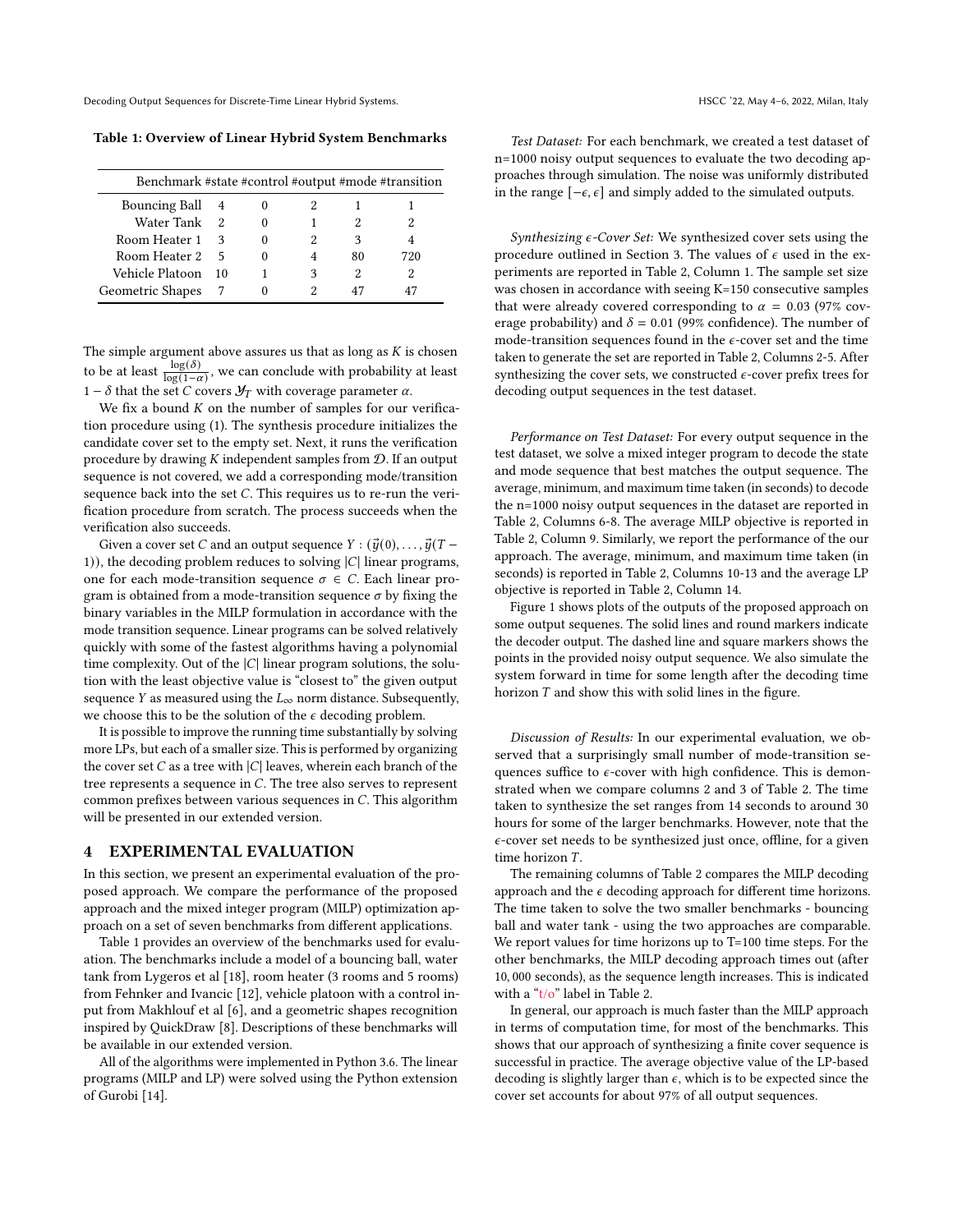<span id="page-5-2"></span>

Figure 1: Simulations showing data with noise and the decoded sequence run forward in time to predict future outputs.

<span id="page-5-1"></span>Table 2: Candidate set generation, Performance of MILP vs LP decoder on 1000 noisy output sequence samples. All of the reported times are from experiments performed on a Linux server running Ubuntu 18.04 OS with 24 cores and 64 GB RAM. " $t/o$ " denotes timeout after 10,000 seconds.

|                                           | $\epsilon$ -Cover Set Generation |                        |                | MIXED-INTEGER LINEAR PROGRAM |                          |                |                | $\epsilon$ Decoder           |         |         |           |      |
|-------------------------------------------|----------------------------------|------------------------|----------------|------------------------------|--------------------------|----------------|----------------|------------------------------|---------|---------|-----------|------|
|                                           |                                  |                        |                |                              | Avg.                     | Min.           | Max.           | Avg.                         | Avg.    | Min.    | Max. Avg. |      |
| Benchmark                                 |                                  | $T$ # possible # found |                |                              | $time$ time $(s)$        | time(s)        | time(s)        | obj.                         | time(s) | time(s) | time(s)   | obj. |
| <b>Bouncing Ball</b><br>$\epsilon = 0.05$ | 20                               | $2^{20}$               | 95             | 01m 19s                      | 0.31                     | 0.04           | 1.12           | 0.05                         | 0.72    | 0.28    | 2.40      | 0.11 |
|                                           | 40                               | $2^{40}$               | 411            | 22m 12s                      | 0.92                     | 0.12           | 4.34           | 0.05                         | 2.15    | 1.06    | 6.08      | 0.06 |
|                                           | 60                               | $2^{60}$               | 705            | 1h 25m 53s                   | 1.98                     | 0.19           | 8.99           | 0.05                         | 4.27    | 2.01    | 11.65     | 0.06 |
|                                           | 80                               | 280                    | 888            | 2h 50m 14s                   | 4.08                     | 0.32           | 38.15          | 0.05                         | 6.67    | 3.39    | 13.05     | 0.05 |
|                                           | 100                              | $2^{100}$              | 983            | 4h 07m 38s                   | 7.30                     | 0.64           | 44.55          | 0.05                         | 10.40   | 5.41    | 34.33     | 0.06 |
| <b>Water Tank</b><br>$\epsilon = 0.05$    | 20                               | $2 \cdot 3^{20}$       | 40             | 14s                          | 0.19                     | 0.04           | 1.62           | 0.05                         | 0.39    | 0.11    | 0.85      | 0.05 |
|                                           | 40                               | $2 \cdot 3^{40}$       | 486            | 15m 36s                      | 0.75                     | 0.08           | 14.80          | 0.05                         | 1.31    | 0.37    | 3.75      | 0.05 |
|                                           | 60                               | $2 \cdot 3^{60}$       | 1668           | 1h 53m 10s                   | 2.52                     | 0.29           | 14.84          | 0.05                         | 2.80    | 0.84    | 9.06      | 0.06 |
|                                           | 80                               | $2 \cdot 3^{80}$       | 2916           | 5h 20m 01s                   | 4.61                     | 0.58           | 21.65          | 0.05                         | 5.04    | 1.34    | 16.29     | 0.05 |
|                                           | 100                              | $2 \cdot 3^{100}$      | 4613           | 11h 31m 00s                  | 6.77                     | 0.68           | 29.46          | 0.05                         | 6.89    | 2.20    | 23.37     | 0.07 |
| Room Heater 1<br>$\epsilon = 1.0$         | 10                               | $3 \cdot 5^{10}$       | 11             | 22s                          | 3.28                     | 0.58           | 26.03          | 0.83                         | 0.16    | 0.05    | 0.43      | 0.99 |
|                                           | 20                               | $3 \cdot 5^{20}$       | 113            | 12m 26s                      | 29.41                    | 1.94           | 175.85         | 0.91                         | 1.57    | 0.24    | 6.32      | 1.14 |
|                                           | 30                               | $3 \cdot 5^{30}$       | 944            | 17h 13m 21s                  | 191.38                   | 10.47          | 7776.37        | 0.94                         | 10.01   | 0.77    | 103.49    | 1.07 |
| Room Heater 2                             | 5                                | $80 \cdot 721^{5}$     | 37             | 5m 24s                       | $\overline{\phantom{a}}$ | $t/\sigma$     | $t/\sigma$     | $\qquad \qquad \blacksquare$ | 0.48    | 0.13    | 1.26      | 0.99 |
| $\epsilon = 1.0$                          | 10                               | $80 \cdot 721^{10}$    | 606            | 22h 50m 39s                  |                          | $t/\sigma$     | $t/\sigma$     | $\overline{\phantom{a}}$     | 16.77   | 4.72    | 31.47     | 1.15 |
| Vehicle Platoon<br>$\epsilon = 0.05$      | 10                               | $2 \cdot 3^{10}$       | $\mathbf{1}$   | 38s                          | 5.66                     | 1.91           | 12.49          | 0.05                         | 0.54    | 0.27    | 0.69      | 0.05 |
|                                           | 20                               | $2 \cdot 3^{20}$       | $\overline{2}$ | 02s                          | 35.60                    | 23.75          | 56.92          | 0.05                         | 3.57    | 1.86    | 4.49      | 0.06 |
|                                           | 30                               | $2 \cdot 3^{30}$       | 11             | 4m 18s                       | 135.74                   | 83.91          | 233.48         | 0.05                         | 21.36   | 8.27    | 36.44     | 0.05 |
|                                           | 40                               | $2 \cdot 3^{40}$       | 16             | 4m 46s                       | 424.09                   | 259.45         | 659.43         | 0.05                         | 30.68   | 7.65    | 94.49     | 0.06 |
|                                           | 50                               | $2 \cdot 3^{50}$       | 42             | 31m 53s                      | $\bar{\phantom{a}}$      | $t/\sigma$     | $t/\sigma$     | $\blacksquare$               | 38.77   | 11.22   | 195.27    | 0.06 |
| Geometric Shapes<br>$\epsilon = 0.1$      | 10                               | $61 \cdot 121^{10}$    | 45             | 1m39s                        | $\overline{\phantom{a}}$ | $t/\sigma$     | $t/\sigma$     | $\overline{\phantom{a}}$     | 1.30    | 0.31    | 4.40      | 0.09 |
|                                           | 20                               | $61 \cdot 121^{20}$    | 161            | 19m 46s                      | $\sim$                   | $t/\sigma$     | $t/\sigma$     | $\overline{\phantom{a}}$     | 5.20    | 0.94    | 15.59     | 0.09 |
|                                           | 30                               | $61 \cdot 121^{30}$    | 500            | 2h 20m 10s                   | $\blacksquare$           | $t/\sigma$     | $t/\sigma$     | $\overline{\phantom{a}}$     | 10.05   | 1.96    | 35.80     | 0.10 |
|                                           | 40                               | $61 \cdot 121^{40}$    | 1049           | 11h 10m 05s                  | $\overline{\phantom{a}}$ | $t/\sigma$     | $t/\sigma$     | $\qquad \qquad -$            | 13.85   | 3.31    | 72.38     | 0.10 |
|                                           | 50                               | $61 \cdot 121^{50}$    | 1525           | 30h 11m 45s                  | $\overline{\phantom{a}}$ | $t/\mathrm{o}$ | $t/\mathrm{o}$ | ÷,                           | 10.10   | 3.78    | 76.99     | 0.10 |

#### 5 CONCLUSIONS

To conclude, we have demonstrated an approach to the decoding problem for discrete time linear hybrid automata along with an approach based on synthesizing a cover set with probabilistic guarantees. Our approach is evaluated over benchmark examples and shows promise by synthesizing relatively small cover sets that allow rapid solution to the decoding problem even for large hybrid systems with long output sequences.

#### ACKNOWLEDGMENTS

The authors thank Dr. Guillaume Berger for helpful discussions. This work was supported by the US National Science Foundation (NSF) under award numbers 1836900 and 1932189. All opinions are those of the author and not necessarily of NSF.

#### REFERENCES

<span id="page-5-0"></span>[1] Alessandro Alessio and Alberto Bemporad. 2009. A Survey on Explicit Model Predictive Control. In Nonlinear Model Predictive Control: Towards New Challenging Applications. Springer, Berlin, Germany, 345–369.